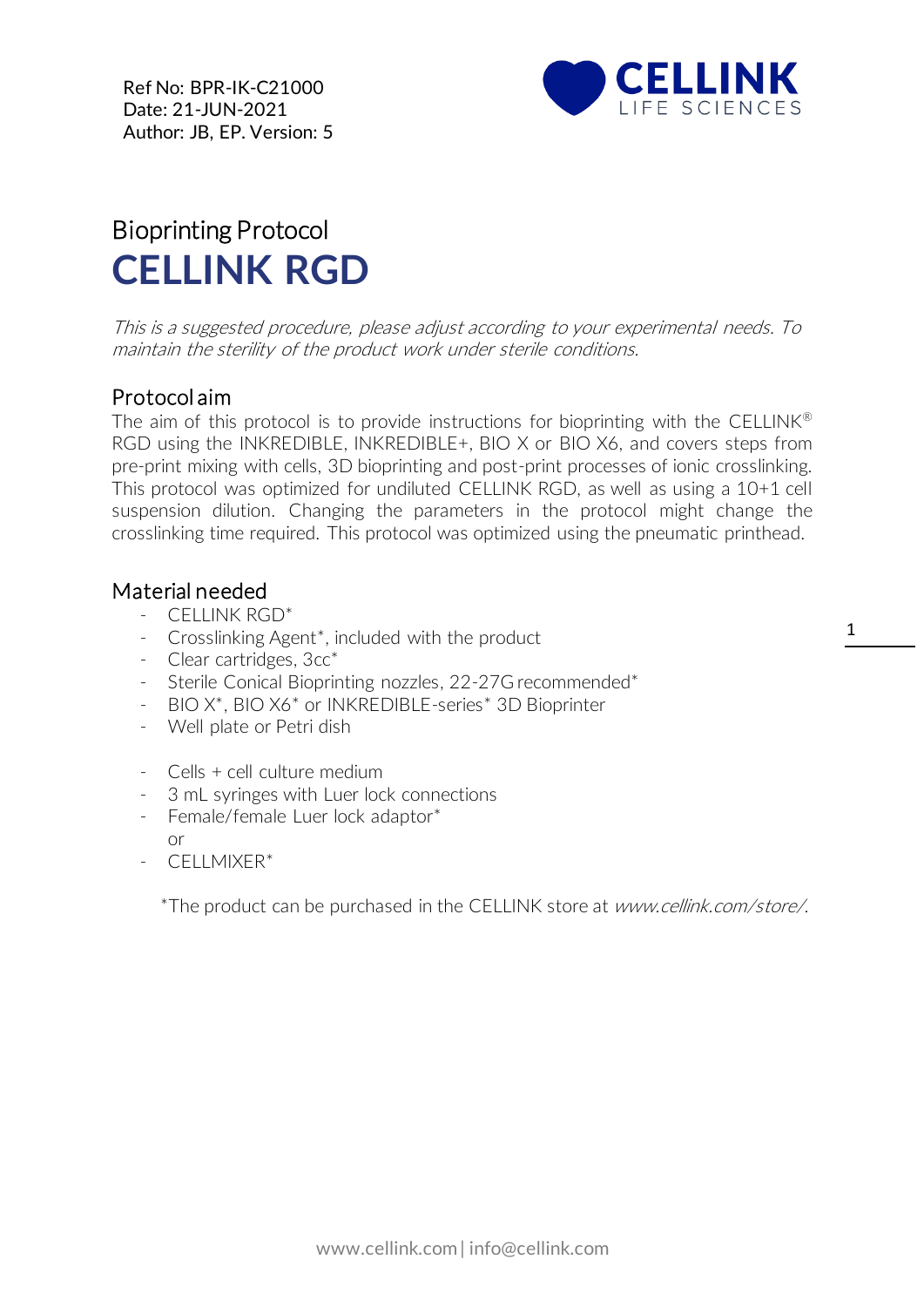## Protocol

This protocol can be performed with printheads and print bed at room temperature, where room temperature is between 20-25°C.

| Step           | Title                                             | Material                                                                                                                                                                 | Description                                                                                                                                                                                                                                                                                                                   |
|----------------|---------------------------------------------------|--------------------------------------------------------------------------------------------------------------------------------------------------------------------------|-------------------------------------------------------------------------------------------------------------------------------------------------------------------------------------------------------------------------------------------------------------------------------------------------------------------------------|
| $\mathbf{1}$   | Prepare                                           | - CELLINK RGD                                                                                                                                                            | If not printing with cells move directly to step 3.                                                                                                                                                                                                                                                                           |
|                | bioink                                            |                                                                                                                                                                          | Warm up CELLINK RGD to room temperature.                                                                                                                                                                                                                                                                                      |
| $\overline{2}$ | Mix<br><b>CELLINK</b><br><b>RGD</b> with<br>cells | - 3 mL syringes<br>with Luer lock<br>connections<br>- Prewarmed<br><b>CELLINK RGD</b><br>- Female/female<br>Luer lock<br>adaptor<br>$-$ Cell<br>suspension in<br>syringe | At this point, mix ten parts bioink with one part cell<br>suspension, taking care not to introduce air bubbles<br>to the mixture. For detailed instructions see the<br>Mixing Cells Protocol CELLINK Series.                                                                                                                  |
|                |                                                   |                                                                                                                                                                          | Transfer the cell suspension to the 1 mL cell<br>syringe (PART 1) using a female/female Luer<br>lock adaptor.                                                                                                                                                                                                                 |
|                |                                                   |                                                                                                                                                                          | Transfer the bioink to the 12 mL syringe (PART<br>2) using a female/female Luer lock adaptor.                                                                                                                                                                                                                                 |
|                |                                                   |                                                                                                                                                                          | Clip both syringes to the Dispensing unit (PART<br>3).                                                                                                                                                                                                                                                                        |
|                |                                                   |                                                                                                                                                                          | Connect the two syringes to the Mixing unit<br>(PART 4), then connect the Empty cartridge<br>(PART 5) to the Mixing units other side.                                                                                                                                                                                         |
|                |                                                   |                                                                                                                                                                          | Apply gentle pressure onto the Dispensing unit<br>to mix the content of both syringes into the<br>empty cartridge.                                                                                                                                                                                                            |
|                |                                                   |                                                                                                                                                                          | Note: To avoid an air gap when mixing the bioink<br>and the cell suspension, carefully pre-fill the Luer<br>lock adaptor with CELLINK RGD before attaching<br>the syringe with the cell suspension.                                                                                                                           |
|                |                                                   |                                                                                                                                                                          | If preparing for quantities < 2 mL of CELLINK RGD,<br>it is recommended to connect two 3 mL Luer lock<br>syringes and mix back and forth between the<br>syringes until homogeneous.                                                                                                                                           |
| 3              | Load the<br>cartridge                             | - Clear<br>cartridges, 3cc<br>loaded with<br><b>CELLINK RGD</b><br>(and cells)<br>- Sterile Conical<br><b>Bioprinting</b><br>nozzles.                                    | Place the room tempered CELLINK RGD in the<br>printhead and cap with a printing nozzle of<br>choice. The recommended nozzle size is 22G.<br>Decrease the nozzle diameter to achieve smaller<br>filament diameter, however this also increase<br>the risk of the bioink clogging.                                              |
| 4              | Printing                                          | - Bioprinter (BIO)-<br>X, BIO X6 or<br><b>INKREDIBLE</b><br>series<br>recommended)<br>- Well plate or<br>Petri dish                                                      | Bioprint structures with parameters according to<br>Table 1. If printability is not as desired, adjust<br>the pressure up/down by 1 kPa to extrude<br>more/less material.<br>Note: If waiting too long between extrusions the<br>bioink can dry in the nozzle causing it to clog. If this<br>occurs, replace with new nozzle. |